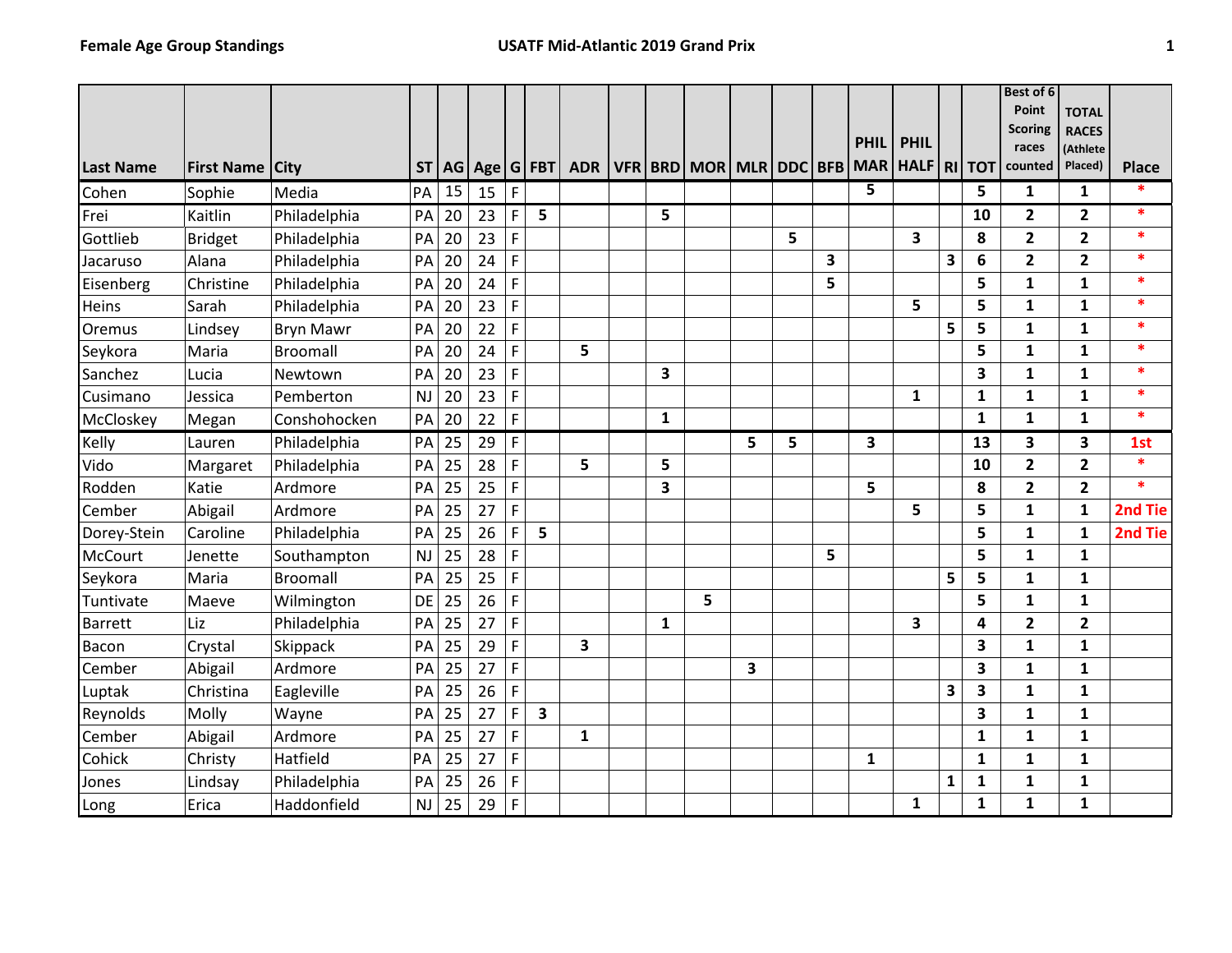| Tozer        | Colleen   | Philadelphia<br>PA               | 30 | 31 | F |                         |   | 5 |   |   |   | 5 |   | 5 |   |   | 15 | 3                       | 3              | 1st             |
|--------------|-----------|----------------------------------|----|----|---|-------------------------|---|---|---|---|---|---|---|---|---|---|----|-------------------------|----------------|-----------------|
| Bishop       | Meghan    | Philadelphia<br>PA               | 30 | 33 | F | 5                       |   |   | 5 |   |   |   |   |   |   |   | 10 | $\overline{2}$          | 2              | $\ast$          |
| Hellman      | Faye      | Philadelphia<br>PA               | 30 | 34 | F |                         | 3 |   |   |   | 5 |   |   |   |   |   | 8  | $\overline{2}$          | $\overline{2}$ | 2 <sub>nd</sub> |
| Dargan       | Kinjal    | Philadelphia<br>PA               | 30 | 31 | F |                         |   |   |   |   |   |   | 5 |   | 1 |   | 6  | $\overline{2}$          | $\overline{2}$ | $\ast$          |
| Dunn         | Jackie    | Philadelphia<br>PA               | 30 | 34 | F |                         | 5 |   |   |   |   |   |   |   |   |   | 5  | 1                       | 1              | $\ast$          |
| Knast        | Stephanie | Philadelphia<br>PA               | 30 | 30 | F |                         |   |   |   |   |   |   |   |   |   | 5 | 5  | 1                       | 1              | $\ast$          |
| Watson       | Georganne | PA<br>Lititz                     | 30 | 34 | F |                         |   |   |   |   |   |   |   |   | 5 |   | 5  | 1                       | 1              | $\ast$          |
| Creamer      | Samantha  | <b>NJ</b><br><b>Mount Laurel</b> | 30 | 31 | F |                         |   |   |   |   |   | 3 | 1 |   |   |   | 4  | $\overline{2}$          | $\overline{2}$ | 3rd             |
| Dahab        | Sophia    | Philadelphia<br>PA               | 30 | 34 | F |                         |   |   |   |   |   |   |   |   | 3 |   | 3  | 1                       | 1              |                 |
| Foley        | Christine | Philadelphia<br>PA               | 30 | 30 | F | $\overline{\mathbf{3}}$ |   |   |   |   |   |   |   |   |   |   | 3  | 1                       | 1              |                 |
| O'Connor     | Siobhan   | Philadelphia<br>PA               | 30 | 31 | F |                         |   |   | 3 |   |   |   |   |   |   |   | 3  | 1                       | 1              |                 |
| Swierzbinski | Elizabeth | DE<br>Wilmington                 | 30 | 32 | F |                         |   |   |   |   |   |   |   |   |   | 3 | 3  | 1                       | $\mathbf{1}$   |                 |
| Watters      | Arianna   | Philadelphia<br>PA               | 30 | 31 | F |                         |   |   |   |   |   |   | 3 |   |   |   | 3  | 1                       | 1              |                 |
| Lounsbury    | Leah-Kate | Newark<br>DE                     | 30 | 32 | F |                         |   |   | 1 |   |   |   |   |   |   |   | 1  | 1                       | 1              |                 |
| Marshall     | Megan     | <b>State College</b><br>PA       | 30 | 33 | F |                         |   |   |   |   |   |   |   |   |   | 1 | 1  | 1                       | 1              |                 |
| McNally      | Samantha  | PA<br>Lancaster                  | 30 | 32 | F |                         | 1 |   |   |   |   |   |   |   |   |   | 1  | 1                       | 1              |                 |
| Rusk         | Sarah     | Wilmington<br>DE                 | 35 | 38 | F | 5                       | 3 |   |   | 3 | 5 | 5 |   |   |   |   | 21 | 5                       | 5              | 1st             |
| Everhart     | Ann Marie | Philadelphia<br>PA               | 35 | 35 | F |                         |   |   | 3 |   |   |   | 5 |   | 3 |   | 11 | $\overline{\mathbf{3}}$ | 3              | 2nd             |
| Fragola      | Jessica   | Philadelphia<br>PA               | 35 | 36 | F |                         | 5 |   | 5 |   |   |   |   |   |   |   | 10 | $\overline{2}$          | $\overline{2}$ | $\ast$          |
| Soltysik     | Megan     | Shamong<br><b>NJ</b>             | 35 | 36 | F |                         |   |   |   | 5 |   |   |   | 3 |   |   | 8  | $\mathbf{2}$            | $\overline{2}$ | $\ast$          |
| Goswami      | Jennifer  | Gladwyne<br>PA                   | 35 | 35 | F |                         |   |   | 1 |   |   |   |   |   | 5 |   | 6  | $\mathbf{2}$            | $\overline{2}$ | $\ast$          |
| Frissora     | Eva       | Haverford<br>PA                  | 35 | 35 | F |                         |   |   |   |   |   |   |   | 5 |   |   | 5  | $\mathbf{1}$            | 1              | $\ast$          |
| Ramsey       | Christine | Philadelphia<br>PA               | 35 | 37 | F |                         |   |   |   |   |   |   |   |   |   | 5 | 5  | 1                       | 1              | $\ast$          |
| Kolesar      | Dana      | Media<br>PA                      | 35 | 39 | F |                         |   |   |   | 1 |   |   |   |   |   |   | 1  | 1                       | 1              | $\ast$          |
| Tampio       | Sarah     | Philadelphia<br>PA               | 35 | 35 | F |                         |   |   |   |   |   |   |   |   | 1 |   | 1  | 1                       | 1              | $\ast$          |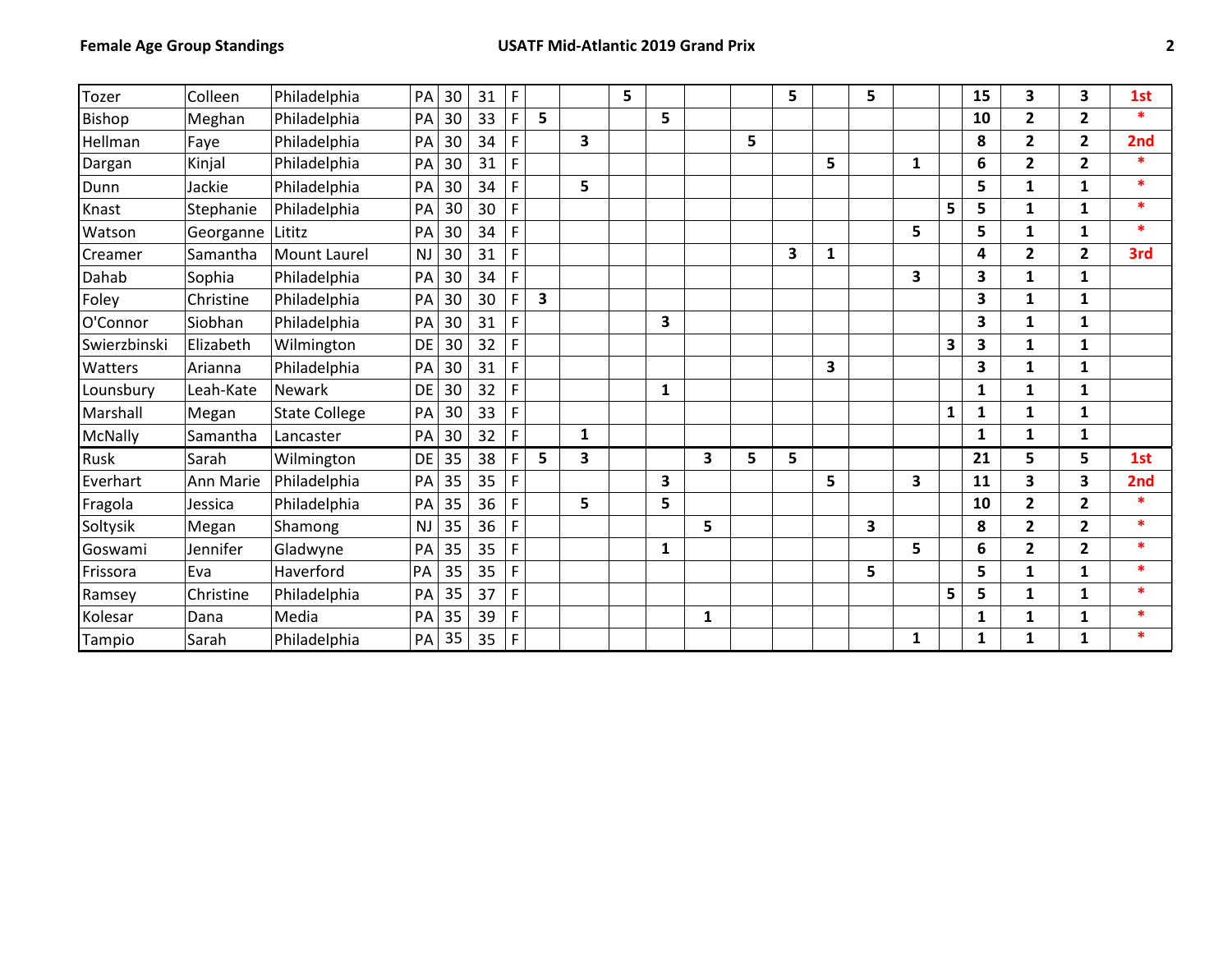| Rubinich     | Kara      | Downingtown           | PA        | 40 | 40 | $\mathsf F$ |              | 5                       |              | 1 | 5            |   |   | 1            |   | 5            |              | 17             | 5                       | 5                       | 1st    |
|--------------|-----------|-----------------------|-----------|----|----|-------------|--------------|-------------------------|--------------|---|--------------|---|---|--------------|---|--------------|--------------|----------------|-------------------------|-------------------------|--------|
| Girotto      | Sara      | Wynnewood             | PA        | 40 | 43 | F           | $\mathbf{1}$ |                         |              |   | $\mathbf{1}$ | 3 | 3 | 3            |   |              | 5            | 16             | 6                       | 6                       | 2nd    |
| Peterson     | Christy   | North Wales           | PA        | 40 | 44 | F           |              |                         |              | 5 |              |   | 5 |              |   |              |              | 10             | $\overline{\mathbf{c}}$ | $\overline{2}$          | $\ast$ |
| Wilson       | Justyna   | <b>Fairless Hills</b> | PA        | 40 | 44 | F           |              |                         |              |   |              |   |   | 5            | 5 |              |              | 10             | $\overline{2}$          | $\overline{\mathbf{2}}$ | $\ast$ |
| Dunn         | Karen     | Trappe                | PA        | 40 | 42 | F           | 5            |                         |              | 3 |              |   |   |              |   |              |              | 8              | $\overline{\mathbf{c}}$ | $\overline{\mathbf{2}}$ | $\ast$ |
| Lippincott   | Jennifer  | Philadelphia          | PA        | 40 | 42 | F           | 3            |                         | 3            |   |              |   |   |              |   |              |              | 6              | $\overline{\mathbf{c}}$ | $\overline{\mathbf{2}}$ | 3rd    |
| <b>Nunez</b> | Kristie   | Devon                 | PA        | 40 | 43 | F           |              |                         | 5            |   |              |   |   |              |   |              |              | 5              | $\mathbf{1}$            | 1                       |        |
| Unger        | Meredith  | Wayne                 | PA        | 40 | 44 | F           |              |                         |              |   |              | 5 |   |              |   |              |              | 5              | $\mathbf{1}$            | 1                       |        |
| Johnson      | Lisa Rose | Absecon               | <b>NJ</b> | 40 | 42 | F           |              |                         | $\mathbf{1}$ |   |              |   |   |              |   |              | 3            | 4              | $\overline{\mathbf{c}}$ | $\overline{\mathbf{2}}$ |        |
| Delfidio     | Susan     | Ambler                | PA        | 40 | 41 | F           |              |                         |              |   | 3            |   |   |              |   |              |              | 3              | $\mathbf{1}$            | 1                       |        |
| Monforto     | Kathleen  | <b>Laurel Springs</b> | <b>NJ</b> | 40 | 42 | F           |              | $\overline{\mathbf{3}}$ |              |   |              |   |   |              |   |              |              | 3              | $\mathbf{1}$            | 1                       |        |
| <b>Terry</b> | Julia     | Glenmoore             | PA        | 40 | 42 | F           |              |                         |              |   |              |   |   |              |   | 3            |              | 3              | 1                       | 1                       |        |
| Molz         | Marie     | <b>Mount Laurel</b>   | NJ        | 40 | 42 | F           |              | $\mathbf{1}$            |              |   |              |   |   |              |   |              |              | 1              | 1                       | 1                       |        |
| Tierney      | MaryAnn   | Philadelphia          | PA        | 40 | 42 | F           |              |                         |              |   |              |   |   |              |   | $\mathbf{1}$ |              | 1              | $\mathbf{1}$            | 1                       |        |
| Heppelmann   | Patricia  | Malvern               | PA        | 45 | 46 | F           | $\mathbf{3}$ | 5                       | 3            |   |              | 5 | 3 |              |   |              | 3            | 22             | 6                       | 6                       | 1st    |
| Dean         | Abby      | Philadelphia          | PA        | 45 | 47 | F           |              |                         | 5            | 1 | 5            |   | 5 | $\mathbf{1}$ |   |              |              | 17             | 5                       | 5                       | 2nd    |
| Hodge        | Brenda    | York                  | PA        | 45 | 47 | F           |              |                         |              | 3 |              |   |   | 5            |   | 5            |              | 13             | 3                       | 3                       | 3rd    |
| Brangan      | Michelle  | <b>Mullica Hill</b>   | <b>NJ</b> | 45 | 49 | F           | 5            |                         |              | 5 |              |   |   |              |   |              |              | 10             | $\mathbf{2}$            | 2                       |        |
| Hoey         | Leslee    | Downingtown           | PA        | 45 | 49 | F.          |              |                         |              |   | 3            |   |   |              |   |              | 5            | 8              | $\overline{2}$          | $\overline{\mathbf{2}}$ |        |
| <b>Breen</b> | Diana     | Philadelphia          | PA        | 45 | 48 | F           |              |                         |              |   |              |   |   |              | 5 |              |              | 5              | $\mathbf{1}$            | 1                       |        |
| Regan        | Cecelia   | Glenside              | PA        | 45 | 48 | F           |              | 1                       |              |   |              |   |   | 3            |   | $\mathbf{1}$ |              | 5              | 3                       | 3                       |        |
| Montini      | Rebecca   | Huntingdon Valley     | PA        | 45 | 49 | F           | 1            | 3                       |              |   |              |   |   |              |   |              |              | 4              | 2                       | $\overline{\mathbf{2}}$ |        |
| Nana-Sinkam  | Meaghan   | Hockessin             | DE        | 45 | 48 | F           |              |                         |              |   |              | 3 |   |              |   |              |              | 3              | $\mathbf{1}$            | 1                       |        |
| Wert         | Cheryl    | Havertown             | PA        | 45 | 49 | F           |              |                         |              |   |              |   |   |              |   | 3            |              | 3              | $\mathbf{1}$            | 1                       |        |
| Dietrick     | Kimberly  | Malvern               | PA        | 45 | 45 | F           |              |                         | 1            |   | 1            |   |   |              |   |              |              | $\overline{2}$ | $\overline{2}$          | $\overline{\mathbf{2}}$ |        |
| Schodel      | Marva     | Philadelphia          | PA        | 45 | 49 | F           |              |                         |              |   |              |   | 1 |              |   |              |              | 1              | 1                       | 1                       |        |
| Smith        | Tara      | Limerick              | PA        | 45 | 47 | F           |              |                         |              |   |              |   |   |              |   |              | $\mathbf{1}$ | 1              | $\mathbf{1}$            | $\mathbf{1}$            |        |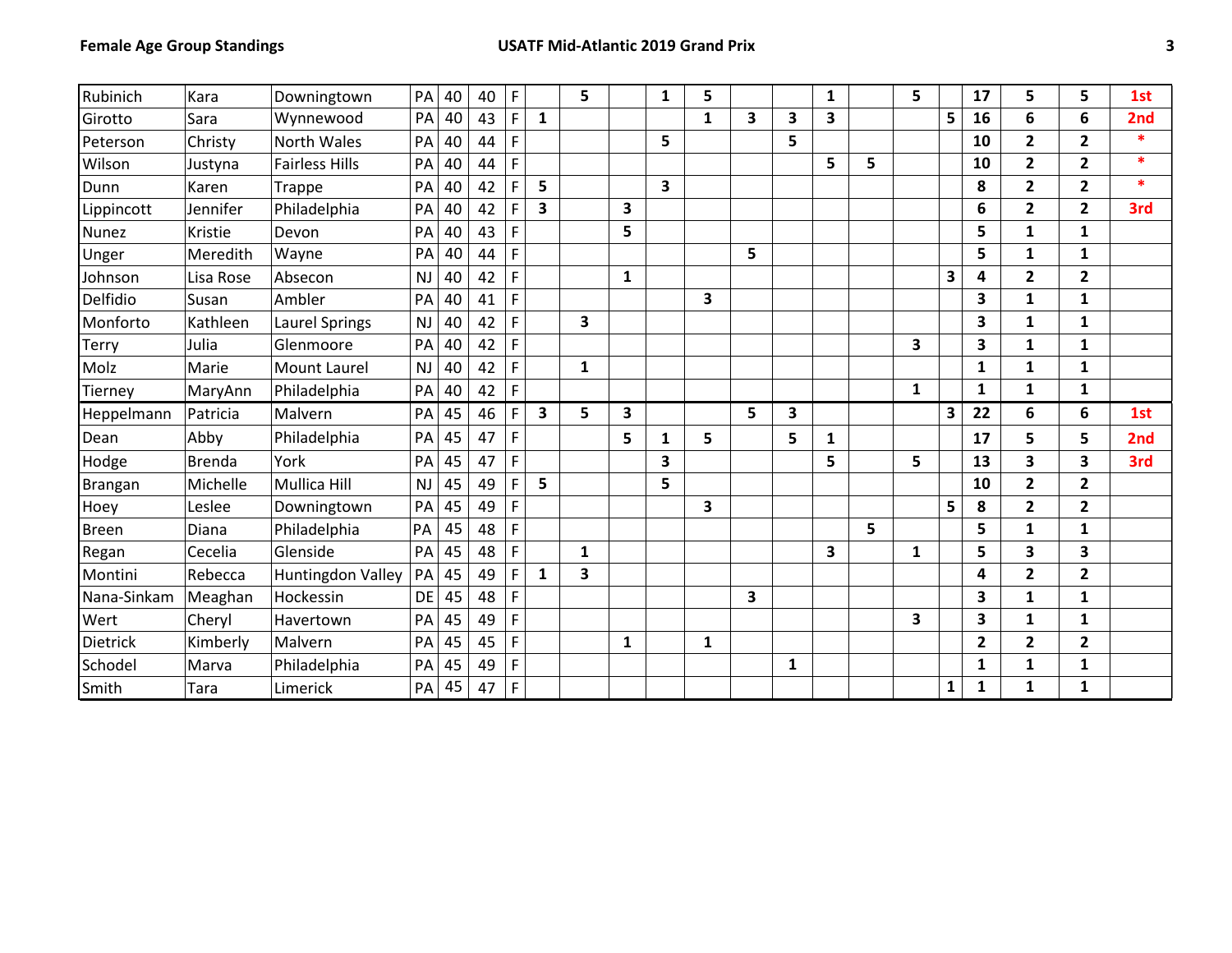| Pangburn              | Julie               | Downingtown          | PA        | 50 | 54 | F              | 5                       |              |              | 5            | 5                       | 5            | 5                       | 5                       |              |              | [3]          | 30                      | 6                       | $\overline{\mathbf{z}}$ | 1st |
|-----------------------|---------------------|----------------------|-----------|----|----|----------------|-------------------------|--------------|--------------|--------------|-------------------------|--------------|-------------------------|-------------------------|--------------|--------------|--------------|-------------------------|-------------------------|-------------------------|-----|
| <b>Broadbent</b>      | Anabelle            | Perkasie             | PA        | 50 | 51 | $\mathsf F$    | 3                       | 5            | 3            | 3            |                         |              | 3                       |                         |              |              | $\mathbf{1}$ | 18                      | 6                       | 6                       | 2nd |
| Harvey                | Michelle            | Atco                 | <b>NJ</b> | 50 | 53 | $\mathsf{F}$   |                         |              |              |              | 1                       |              | $\mathbf{1}$            | 3                       |              | 3            |              | 8                       | 4                       | 4                       | 3rd |
| Doran-Briggs          | Maretta             | Marlton              | <b>NJ</b> | 50 | 54 | F              |                         | $\mathbf{1}$ |              |              | 3                       |              |                         | $\mathbf{1}$            |              | $\mathbf{1}$ |              | 6                       | 4                       | 4                       |     |
| Deery                 | Julie               | Bala Cynwyd          | PA        | 50 | 53 | $\mathsf F$    |                         |              | 5            |              |                         |              |                         |                         |              |              |              | 5                       | $\mathbf{1}$            | 1                       |     |
| Mosher                | Regina              | Williamstown         | NJ        | 50 | 50 | F              |                         |              |              |              |                         |              |                         |                         | 5            |              |              | 5                       | $\mathbf{1}$            | $\mathbf{1}$            |     |
| Pasquella             | Linda               | Franklinville        | NJ        | 50 | 53 | $\mathsf{F}$   |                         |              |              |              |                         |              |                         |                         |              | 5            |              | 5                       | $\mathbf{1}$            | $\mathbf{1}$            |     |
| Rohl                  | Michelle            | Mansfield            | PA        | 50 | 54 | $\mathsf{F}$   |                         |              |              |              |                         |              |                         |                         |              |              | 5            | 5                       | $\mathbf{1}$            | $\mathbf{1}$            |     |
| Ropka                 | Jennifer            | Cherry Hill          | <b>NJ</b> | 50 | 51 | F              |                         | 3            |              | 1            |                         |              |                         |                         |              |              |              | 4                       | $\overline{2}$          | $\overline{2}$          |     |
| Anderson              | Kimberly            | <b>Dillsburg</b>     | PA        | 50 | 54 | F              |                         |              |              |              |                         | 3            |                         |                         |              |              |              | 3                       | $\mathbf{1}$            | $\mathbf{1}$            |     |
| Doelp                 | Diann               | Erdenheim            | PA        | 50 | 54 | $\mathsf{F}$   | $\mathbf{1}$            |              | $\mathbf{1}$ |              |                         |              |                         |                         |              |              |              | $\overline{\mathbf{2}}$ | $\mathbf{2}$            | $\overline{2}$          |     |
| Longshore             | Kristine            | Doylestown           | PA        | 50 | 51 | $\mathsf F$    |                         |              |              |              |                         | $\mathbf{1}$ |                         |                         |              |              |              | $\mathbf 1$             | $\mathbf{1}$            | $\mathbf{1}$            |     |
| McCoubrie             | Doreen              | <b>West Chester</b>  | PA        | 55 | 57 | $\mathsf F$    |                         |              |              |              | 5                       | 5            | 5                       | 5                       |              |              | 5            | 25                      | 5                       | 5                       | 1st |
| Goodman               | Hilary              | Springhouse          | PA        | 55 | 55 | $\mathsf{F}$   | $\overline{\mathbf{3}}$ |              | 3            | 5            | $\overline{\mathbf{3}}$ |              |                         |                         | 5            |              |              | 19                      | 5                       | 5                       | 2nd |
| <b>Jefferis</b>       | Robin               | Phoenixville         | PA        | 55 | 56 | $\mathsf F$    | 5                       | 3            | 5            |              | $\mathbf{1}$            | $\mathbf{1}$ | $[1]$                   | $\overline{\mathbf{3}}$ |              |              |              | 18                      | 6                       | $\overline{\mathbf{z}}$ | 3rd |
| Jasper                | Lorraine            | Birchrunville        | PA        | 55 | 57 | $\mathsf F$    |                         |              |              |              |                         | 3            | $\overline{\mathbf{3}}$ |                         |              |              | 3            | 9                       | 3                       | 3                       |     |
| Corino                | Kristy              | <b>Blue Bell</b>     | PA        | 55 | 56 | $\mathsf F$    |                         |              |              | 3            |                         |              |                         |                         |              | 3            |              | 6                       | $\overline{2}$          | $\overline{\mathbf{2}}$ |     |
| <b>Baisch</b>         | Diane               | Philadelphia         | PA        | 55 | 58 | $\mathsf F$    |                         |              |              |              |                         |              |                         |                         |              | 5            |              | 5                       | $\mathbf{1}$            | 1                       |     |
| Gorka                 | <b>Barbara</b>      | Philadelphia         | PA        | 55 | 56 | F              |                         | 5            |              |              |                         |              |                         |                         |              |              |              | 5                       | $\mathbf{1}$            | $\mathbf{1}$            |     |
| Siegel                | Lauren              | <b>Elkins Park</b>   | PA        | 55 | 59 | F              | $\mathbf{1}$            | $\mathbf{1}$ | $\mathbf{1}$ | 1            |                         |              |                         | $\mathbf{1}$            |              |              |              | 5                       | 5                       | 5                       |     |
| Jordan                | Margaret<br>Crilley | Wilmington           | DE        | 55 | 57 | $\mathsf F$    |                         |              |              |              |                         |              |                         |                         | 3            |              |              | 3                       | 1                       | 1                       |     |
| <b>Shults</b>         | Justine             | Ambler               | PA        | 55 | 57 | $\mathsf F$    |                         |              |              |              |                         |              |                         |                         | $\mathbf{1}$ |              |              | $\mathbf{1}$            | $\mathbf{1}$            | $\mathbf{1}$            |     |
| Swan                  | Mary                | Jamesville           | <b>NY</b> | 55 | 58 | F              |                         |              |              |              |                         |              |                         |                         |              |              | $\mathbf{1}$ | $\mathbf{1}$            | $\mathbf{1}$            | $\mathbf{1}$            |     |
| Boyer                 | Linda               | North Wales          | PA        | 60 | 61 | F              | 5                       | 5            |              | 5            | 5                       |              | 5                       |                         |              | 3            |              | 28                      | 6                       | 6                       | 1st |
| McGrath               | Kyra                | Bala Cynwyd          | PA        | 60 | 64 | F              | 3                       | 3            |              |              |                         | 3            | 3                       | 3                       |              |              | 3            | 18                      | 6                       | 6                       | 2nd |
| <b>Feole Driscoll</b> | Carol               | <b>Chadds Ford</b>   | PA        | 60 | 60 | F              |                         |              | 5            |              |                         |              |                         | 5                       |              |              | 5            | 15                      | 3                       | 3                       | 3rd |
| DiPangrazio           | Denise              | Downingtwon          | PA        | 60 | 62 | $\overline{F}$ |                         |              |              | 3            | $\overline{\mathbf{3}}$ |              |                         |                         |              |              | $\mathbf{1}$ | $\overline{\mathbf{z}}$ | 3                       | 3                       |     |
| Giampietro            | Carol               | <b>Garnet Valley</b> | PA        | 60 | 61 | $\mathsf F$    |                         |              |              |              |                         |              | $\mathbf{1}$            |                         | 5            |              |              | 6                       | $\overline{\mathbf{2}}$ | $\overline{2}$          |     |
| <b>Bellaire</b>       | Cheryl              | Wayne                | PA        | 60 | 60 | $\mathsf F$    |                         |              |              |              |                         | 5            |                         |                         |              |              |              | 5                       | $\mathbf{1}$            | $\mathbf{1}$            |     |
| McGowan               | Karen               | Medford              | NJ        | 60 | 62 | $\mathsf F$    |                         |              |              |              |                         |              |                         |                         |              | 5            |              | 5                       | $\mathbf{1}$            | $\mathbf{1}$            |     |
| Hellman               | Joanna              | <b>Medford Lakes</b> | <b>NJ</b> | 60 | 63 | $\mathsf F$    |                         |              |              |              |                         |              |                         | $\mathbf{1}$            |              | $\mathbf{1}$ |              | $\overline{2}$          | $\overline{2}$          | $\overline{2}$          |     |
| Hill                  | Shelley             | <b>West Deptford</b> | <b>NJ</b> | 60 | 63 | $\mathsf F$    | $\mathbf{1}$            |              |              |              |                         | $\mathbf{1}$ |                         |                         |              |              |              | $\overline{2}$          | $\overline{2}$          | $\mathbf{2}$            |     |
| Snyder                | Amy                 | Lansdale             | PA        | 60 | 60 | $\mathsf F$    |                         | $\mathbf{1}$ |              |              | $\mathbf{1}$            |              |                         |                         |              |              |              | $\overline{\mathbf{c}}$ | $\mathbf{2}$            | $\overline{\mathbf{2}}$ |     |
| Call                  | Kathryn             | Downingtown          | PA        | 60 | 60 | $\mathsf F$    |                         |              |              | $\mathbf{1}$ |                         |              |                         |                         |              |              |              | 1                       | $\mathbf{1}$            | $\mathbf{1}$            |     |